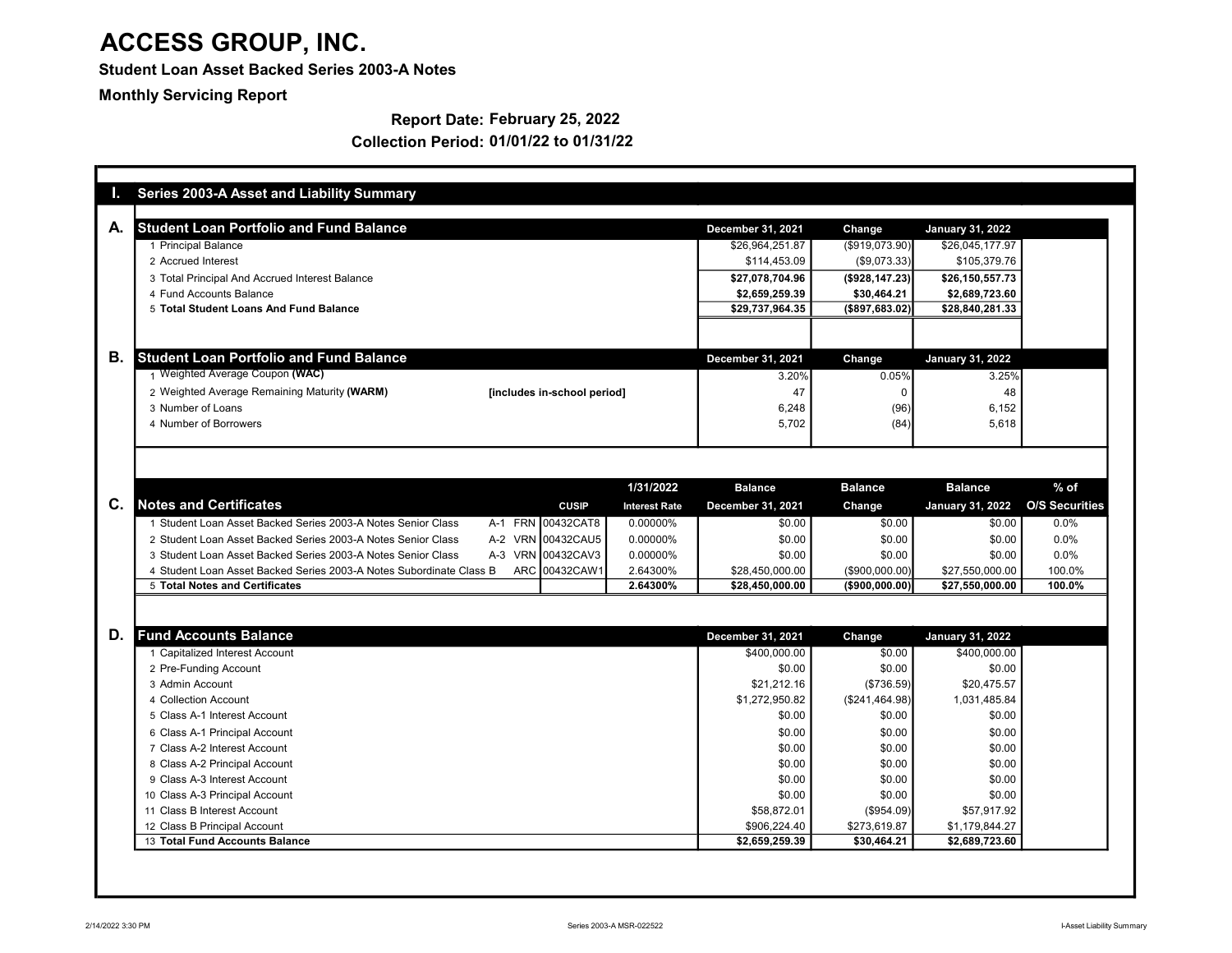Student Loan Asset Backed Series 2003-A Notes

Monthly Servicing Report

### Report Date: February 25, 2022 Collection Period: 01/01/22 to 01/31/22

| Ш. | <b>Series 2003-A Transactions and Accruals</b>                              |               |                         |
|----|-----------------------------------------------------------------------------|---------------|-------------------------|
|    |                                                                             |               |                         |
| А. | <b>Student Loan Cash Principal Activity</b>                                 |               | <b>January 31, 2022</b> |
|    | Borrower Payments - Total<br>$\mathbf{1}$                                   |               | (\$891,478.04)          |
|    | $\overline{2}$<br><b>Claim Payments</b><br>3<br>Refunds                     |               | \$0.00<br>\$0.00        |
|    | $\overline{\mathbf{4}}$<br>Reversals                                        |               | \$0.00                  |
|    | 5a New Acquisitions - Principal                                             | \$0.00        |                         |
|    | 5b Cancellations - Principal                                                | \$0.00        |                         |
|    | 5c New Acquisitions - Sale Transfers                                        | \$0.00        |                         |
|    | 5d New Acquisitions - Repurchases                                           | \$0.00        |                         |
|    | New Acquisitions - Total<br>5                                               |               | \$0.00                  |
|    | 6<br><b>Total Cash Principal Activity</b>                                   |               | (\$891.478.04)          |
|    |                                                                             |               |                         |
| В. | <b>Student Loan Non-Cash Principal Activity</b>                             |               |                         |
|    | Capitalized Interest<br>$\mathbf{1}$                                        |               | \$2,169.65              |
|    | New Acquisitions/Cancellations - Fees<br>$\overline{2}$<br>3                |               | \$0.00<br>\$0.00        |
|    | <b>Capitalized Guarantee Fees</b><br>4a Small Balance and Other Adjustments | (\$295.15)    |                         |
|    | 4b Adjustments - Write-offs                                                 | (\$29,470.36) |                         |
|    | $\overline{4}$<br><b>Total Adjustments</b>                                  |               | (\$29,765.51)           |
|    | <b>Total Non-Cash Principal Activity</b><br>5                               |               | (\$27,595.86)           |
|    |                                                                             |               |                         |
| С. | <b>Total Student Loan Principal Activity</b>                                |               | (\$919,073.90)          |
| D. | <b>Student Loan Cash Interest Activity</b>                                  |               |                         |
|    | $\mathbf{1}$<br>Borrower Payments - Total                                   |               | (\$85, 816.70)          |
|    | $\overline{2}$<br><b>Claim Payments</b>                                     |               | \$0.00                  |
|    | 3a New Acquisitions - Sale Transfers                                        | \$0.00        |                         |
|    | 3b New Acquisitions - Repurchases                                           | \$0.00        |                         |
|    | <b>New Acquisitions</b><br>3                                                |               | \$0.00                  |
|    | $\overline{\mathbf{4}}$<br><b>Other Adjustments</b>                         |               | \$0.00                  |
|    | <b>Total Cash Interest Activity</b><br>5                                    |               | (\$85, 816.70)          |
| Е. | <b>Student Loan Non-Cash Interest Activity</b>                              |               |                         |
|    | <b>Borrower Accruals</b><br>$\mathbf{1}$                                    |               | \$78,640.97             |
|    | $\overline{2}$<br>Capitalized Interest                                      |               | (\$2,169.65)            |
|    | 3a Small Balance and Other Adjustments                                      | \$229.90      |                         |
|    | 3b Adjustments - Write-offs                                                 | (\$1,224.68)  |                         |
|    | <b>Total Adjustments</b><br>3                                               |               | (\$994.78)              |
|    | $\overline{\mathbf{4}}$<br>Fee Accruals                                     |               | \$1,266.83              |
|    | 5<br><b>Total Non-Cash Interest Activity</b>                                |               | \$76,743.37             |
| F. | <b>Total Student Loan Interest Activity</b>                                 |               | (\$9,073.33)            |
|    |                                                                             |               |                         |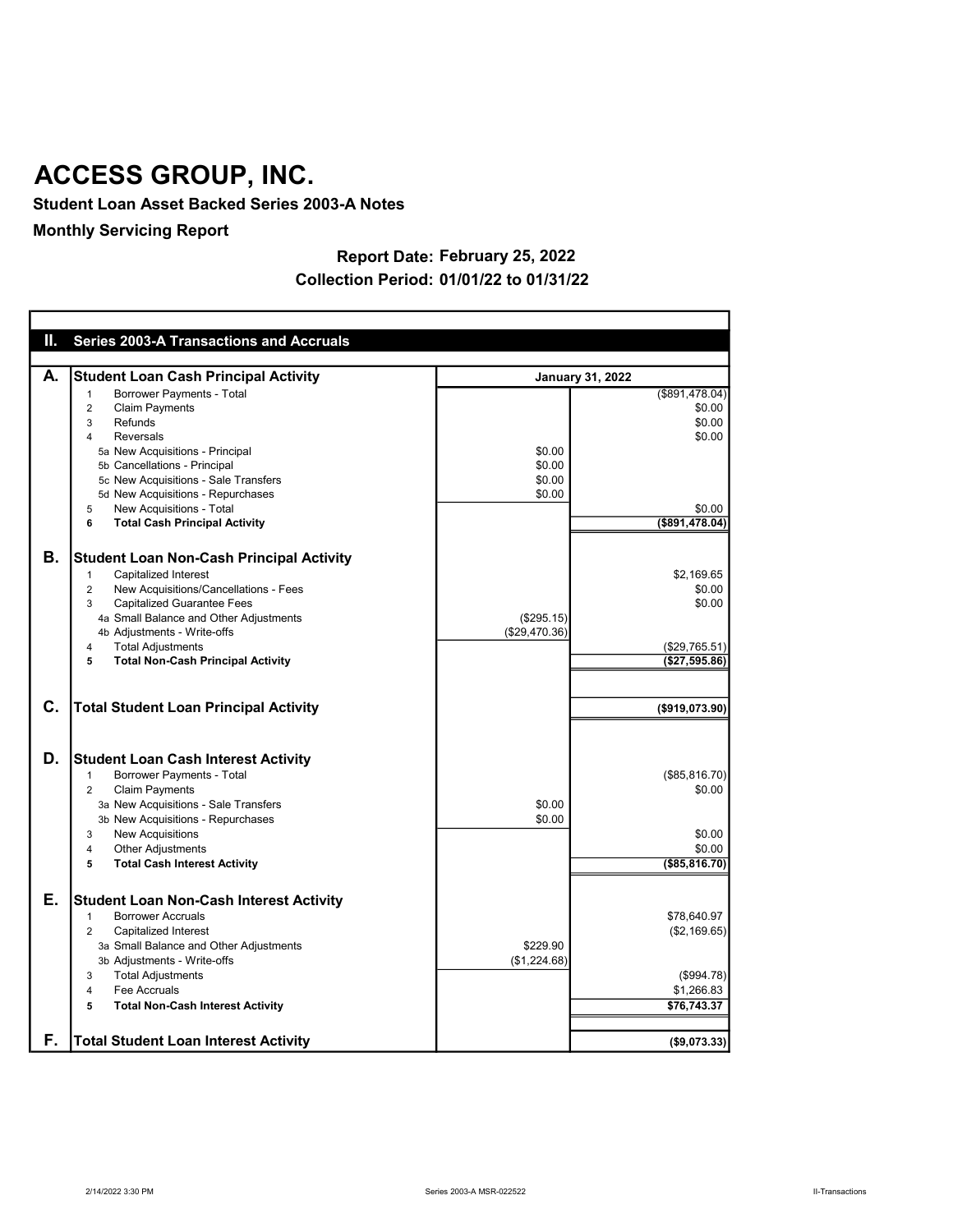Student Loan Asset Backed Series 2003-A Notes

Monthly Servicing Report

Report Date: February 25, 2022

|    | III. Series 2003-A Collection Fund Activity                                                                                    |                  |              |                                                           |
|----|--------------------------------------------------------------------------------------------------------------------------------|------------------|--------------|-----------------------------------------------------------|
| А. | <b>Collection Fund</b>                                                                                                         | January 31, 2022 |              |                                                           |
|    | <b>Beginning Balance</b>                                                                                                       | \$1,253,418.28   |              |                                                           |
|    | <b>Transfers to Other Funds</b>                                                                                                | (\$1,253,418.28) |              |                                                           |
|    | 1a Amount received in the collection account related to the collection period                                                  | \$706,788.86     |              |                                                           |
|    | 1b Earnings                                                                                                                    | \$64.61          |              |                                                           |
|    | 1c Recoveries                                                                                                                  | \$34,593.95      |              |                                                           |
|    | 1d Misc. Payments Received/Due                                                                                                 | \$0.00           |              |                                                           |
|    | 2 Only on capitalized interest release date any amount remaining in the CAPI account in excess of the CAPI account requirement | \$0.00           |              |                                                           |
|    | 3 Amount in the capitalized interest account after application of funds in the collection account                              | \$0.00           |              |                                                           |
|    | 4 Amount received in the collection account after last date of related to the collection period                                | \$0.00           |              |                                                           |
|    | <b>Ending Balance</b>                                                                                                          | \$741,447.42     |              |                                                           |
|    |                                                                                                                                |                  |              |                                                           |
| В. | <b>Required Payments Under Waterfall</b>                                                                                       | Payment          |              | Distribute from Collection Transfer from Capitalized Fund |
|    | 1a Administrative Allowance                                                                                                    | \$22,470.21      | \$22,470.21  | \$0.00                                                    |
|    | 1b Broker Dealer, Auction Agent and Other Fees                                                                                 | \$718.66         | \$718.66     | \$0.00                                                    |
|    | 2a Payment of Interest Distribution Amount on Senior Notes; Class A-1                                                          | \$0.00           | \$0.00       | \$0.00                                                    |
|    | 2b Payment of Interest Distribution Amount on Senior Notes; Class A-2                                                          | \$0.00           | \$0.00       | \$0.00                                                    |
|    | 2c Payment of Interest Distribution Amount on Senior Notes; Class A-3                                                          | \$0.00           | \$0.00       | \$0.00                                                    |
|    | 3a Payment of Principal Distribution Amount on Senior Notes; Class A-1                                                         | \$0.00           | \$0.00       | \$0.00                                                    |
|    | 3b Payment of Principal Distribution Amount on Senior Notes; Class A-2                                                         | \$0.00           | \$0.00       | \$0.00                                                    |
|    | 3c Payment of Principal Distribution Amount on Senior Notes; Class A-3                                                         | \$0.00           | \$0.00       | \$0.00                                                    |
|    | 4 Payment of Interest Distribution Amount on Subordinate Notes Class B                                                         | \$53,465.28      | \$53,465.28  | \$0.00                                                    |
|    | 5 Payment of Principal Distribution Amount on Remaining Notes 2003-A (if Sub note interest trigger)                            | \$0.00           | \$0.00       | \$0.00                                                    |
|    | 6 Payment to the Subordinate Class B Note Principal account on the final Maturity date set forth                               | \$0.00           | \$0.00       | \$0.00                                                    |
|    | 7 Payment to the Capitalized Interest account to increase the balance thereof set forth                                        | \$0.00           | \$0.00       | \$0.00                                                    |
|    | 8 Reserved                                                                                                                     | \$0.00           | \$0.00       | \$0.00                                                    |
|    | 9 Payment of any carry-over amounts due with respect to the class B notes                                                      | \$0.00           | \$0.00       | \$0.00                                                    |
|    | 10 Payment of principal with respect to the notes (Allocation of Principal Payments)                                           | \$664,793.27     | \$664,793.27 | \$0.00                                                    |
|    | 11 Only on or after the Capitalized interest release date, any remainder to Access Group.                                      | \$0.00           | \$0.00       | \$0.00                                                    |
|    | <b>Total Payments</b>                                                                                                          | \$741,447.42     | \$741.447.42 | \$0.00                                                    |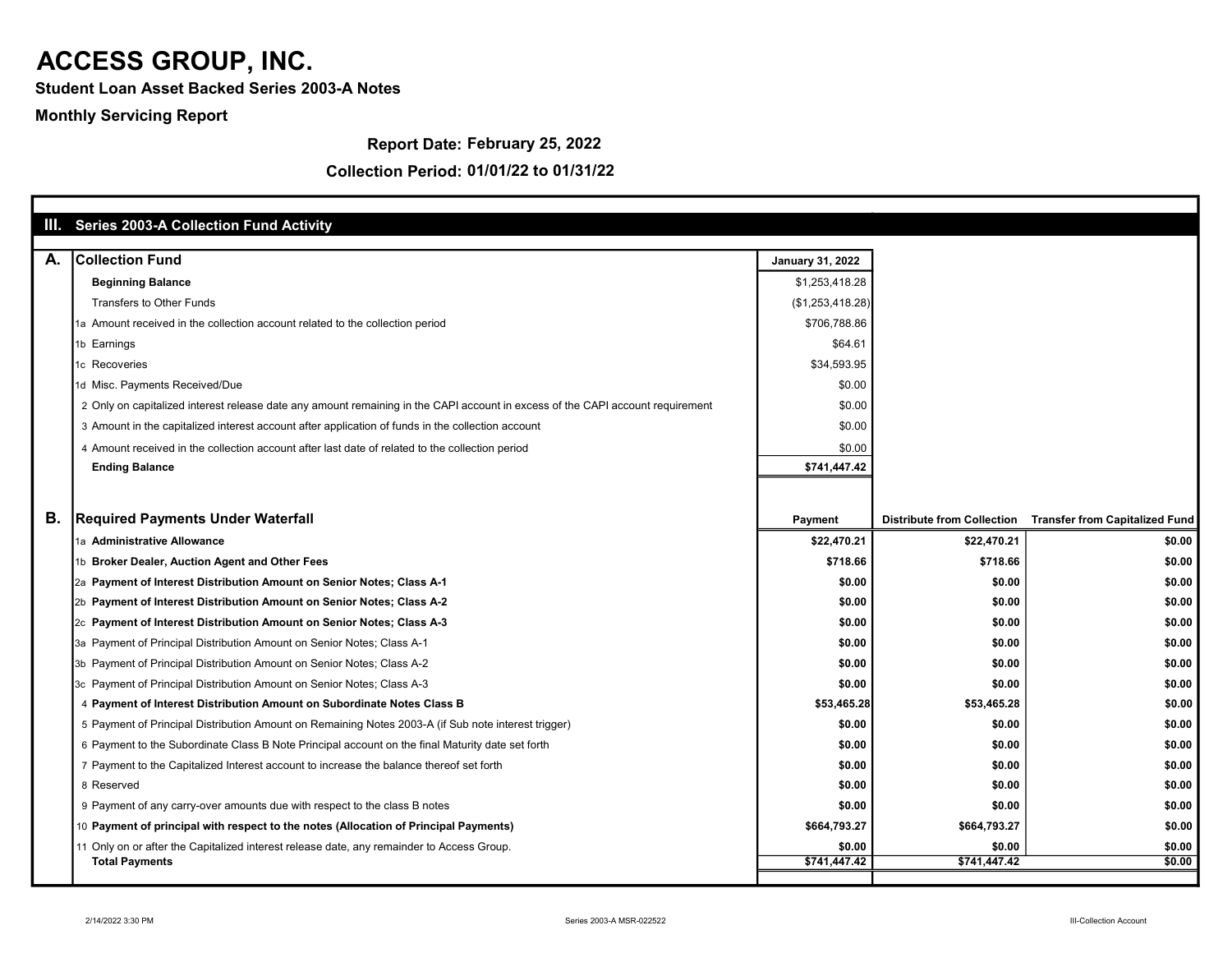Student Loan Asset Backed Series 2003-A Notes

Monthly Servicing Report

#### Report Date: February 25, 2022

|    |                |                                                                                                   |                  | Remaining            | <b>CAPI Account</b> |
|----|----------------|---------------------------------------------------------------------------------------------------|------------------|----------------------|---------------------|
|    |                |                                                                                                   |                  | <b>Funds Balance</b> | <b>Uses</b>         |
| А. |                | Total Available Funds (Collection Fund Account)                                                   | \$741,447.42     | \$741,447.42         | \$0.00              |
| В. | First          | <b>Administrative Allowance</b>                                                                   | \$23,188.87      | \$718,258.55         | \$0.00              |
| C. | Second         | Payment of Interest Distribution Amount on Senior Notes or Senior Obligations:                    |                  |                      |                     |
|    |                | (a) Student Loan Asset-Backed Notes, Senior Series 2003-A Class A-1 [FRN]                         | \$0.00           | \$718,258.55         | \$0.00              |
|    |                | (b) Student Loan Asset-Backed Notes, Senior Series 2003-A Class A-2 [VRN]                         | \$0.00           | \$718,258.55         | \$0.00              |
|    |                | (c) Student Loan Asset-Backed Notes, Senior Series 2003-A Class A-3 [VRN]                         | \$0.00           | \$718,258.55         | \$0.00              |
|    |                | (d) Total Interest Distribution on Senior Notes or Obligations:                                   | \$0.00           |                      |                     |
| D. | <b>Third</b>   |                                                                                                   |                  |                      |                     |
|    |                | Payment of Principal Distribution Amount on Senior Notes or Senior Obligations:                   | \$0.00           |                      | \$0.00              |
|    |                | (a) Student Loan Asset-Backed Notes, Senior Series 2003-A Class A-1 [FRN]                         | \$0.00           | \$718,258.55         | \$0.00              |
|    |                | (b) Student Loan Asset-Backed Notes, Senior Series 2003-A Class A-2 [VRN]                         |                  | \$718,258.55         |                     |
|    |                | (c) Student Loan Asset-Backed Notes, Senior Series 2003-A Class A-3 [VRN]                         | \$0.00<br>\$0.00 | \$718,258.55         | \$0.00              |
|    |                | (d) Total Principal Distribution on Senior Notes or Obligations:                                  |                  |                      |                     |
| Ε. | Fourth         | Payment of Interest Distribution Amount on Subordinate Notes 2003-A Class B ARC                   | \$53,465.28      | \$664,793.27         | \$0.00              |
| F. | Fifth          | Payment of Principal Distribution Amount on Remaing Notes 2003-A (if Sub note interest trigger)   | \$0.00           | \$664,793.27         | \$0.00              |
| G. | <b>Sixth</b>   | Payment to the Subordinate Class B Note Principal account on the final Maturity date set forth    | \$0.00           | \$664,793.27         | \$0.00              |
| Η. | <b>Seventh</b> | Payment to the Capitalized Interest account to increase balance thereof set forth                 | \$0.00           | \$664,793.27         | \$0.00              |
| ı. | Eighth         | Reserved                                                                                          | \$0.00           | \$664,793.27         | \$0.00              |
| J. | Ninth          | Payment of any carry-over amounts due with respect to the class B notes                           | \$0.00           | \$664,793.27         | \$0.00              |
| Κ. | <b>Tenth</b>   | Payment of principal with respect to the notes (Allocation of Principal Payments)                 |                  |                      |                     |
|    |                | (a) Student Loan Asset-Backed Notes, Senior Series 2003-A Class A-1 [FRN]                         | \$0.00           | \$664,793.27         | \$0.00              |
|    |                | (b) Student Loan Asset-Backed Notes, Senior Series 2003-A Class A-2 [VRN]                         | \$0.00           | \$664,793.27         | \$0.00              |
|    |                | (c) Student Loan Asset-Backed Notes, Senior Series 2003-A Class A-3 [VRN]                         | \$0.00           | \$664,793.27         | \$0.00              |
|    |                | (d) Student Loan Asset-Backed Notes, Subordinate Series 2003-A Class B [ARC]                      | \$664,793.27     | \$0.00               | \$0.00              |
|    |                | (e) Total Principal Distribution on Notes or Obligations:                                         | \$664,793.27     |                      |                     |
| L. |                | Eleventh   Only on or after the Capitalized interest release date, any remainder to Access Group. | \$0.00           | \$0.00               | \$0.00              |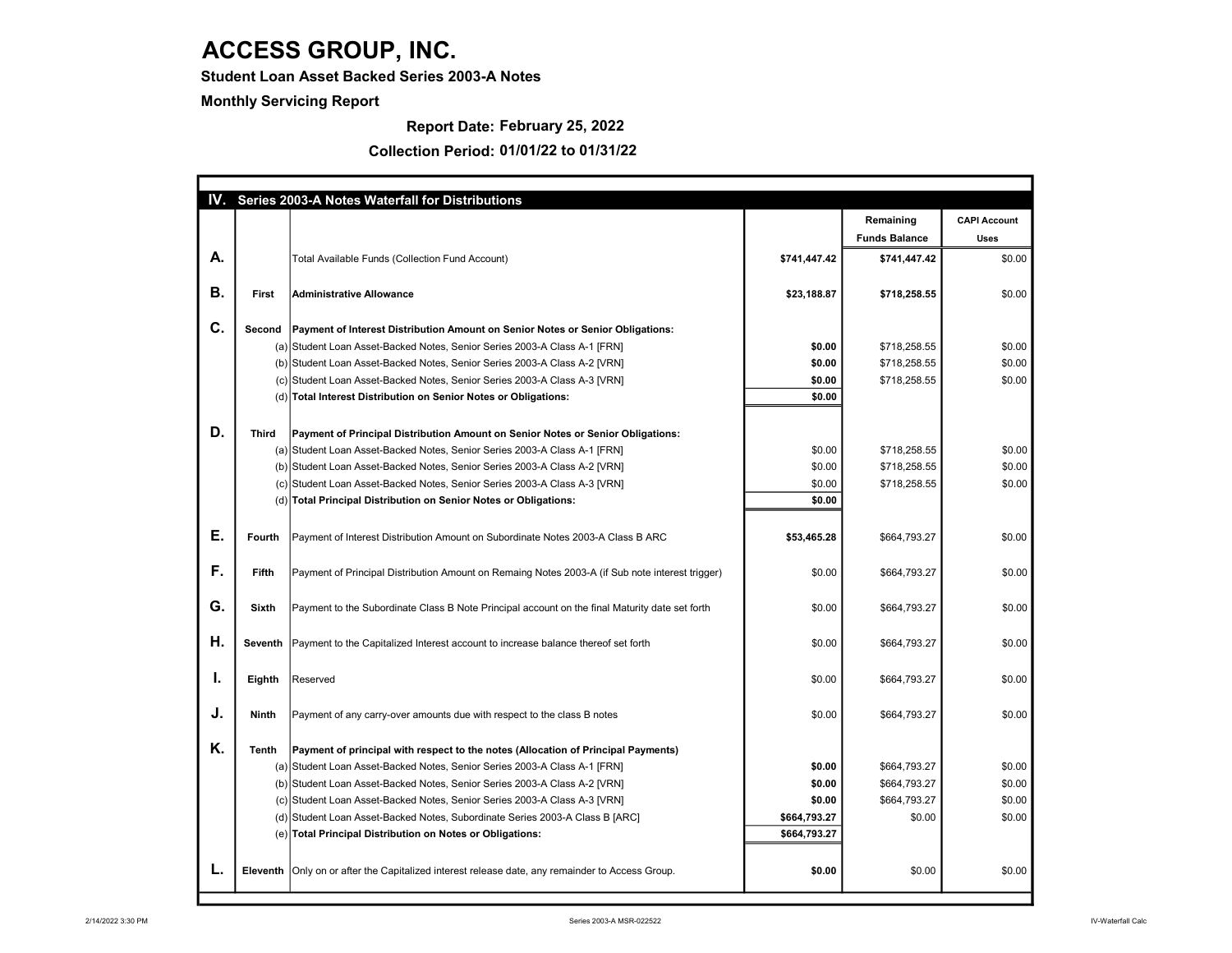Student Loan Asset Backed Series 2003-A Notes

Monthly Servicing Report

Report Date: February 25, 2022

| Series 2003-A Net Loan Rate and Asset Percentages                 |                         |                          |
|-------------------------------------------------------------------|-------------------------|--------------------------|
| Net Loan Rate<br>А.                                               |                         |                          |
| 1 FRN Notes outstanding Balance                                   | \$0.00                  |                          |
| 2 VRN Notes outstanding Balance                                   | \$0.00                  |                          |
| 3 ARC Notes outstanding Balance                                   | \$27,550,000.00         |                          |
| 4 Amount of Accrued Interest                                      | \$70,691.67             |                          |
| 5 Plus investment earnings and late fees                          | \$1,332.73              |                          |
| 6 Minus Amount of interest on FRN                                 | \$0.00                  |                          |
| 7 Minus portion of Administrative allowance                       | \$9,766.94              |                          |
| 8 Minus Notes fees expected during current Interest Period        | \$718.66                |                          |
| 9 Annualized Net Loan Rate based on Current ARC Notes Outstanding | 2.69%                   |                          |
| <b>Net Loan Rate</b>                                              | 2.69%                   |                          |
| В.<br><b>Senior Asset Percentage</b>                              | <b>Pre-Distribution</b> | <b>Post-Distribution</b> |
| 1 Student Loan Portfolio Balance                                  | \$26,150,557.73         | \$26,150,557.73          |
| 2 Fund Balances                                                   | \$2,689,789.50          | \$1,460,022.40           |
| 3 Senior Notes Interest and Fees Accrued                          | \$0.00                  | \$0.00                   |
| 4 Senior Notes Outstanding                                        | \$0.00                  | \$0.00                   |
| <b>Senior Asset Percentage</b>                                    | N/A                     | N/A                      |
|                                                                   |                         |                          |
| C.<br><b>Subordinate Asset Percentage</b>                         | <b>Pre-Distribution</b> | <b>Post-Distribution</b> |
| 1 Student Loan Portfolio Balance                                  | \$26,150,557.73         | \$26,150,557.73          |
| 2 Fund Balances                                                   | \$2,689,789.50          | \$1,460,022.40           |
| 3 All Notes Interest and Fees Accrued                             | \$51,388.72             | \$51,388.72              |
| 4 All Notes Outstanding                                           | \$26,400,000.00         | \$26,400,000.00          |
| <b>Subordinate Asset Percentage</b>                               | 109.05%                 | 104.39%                  |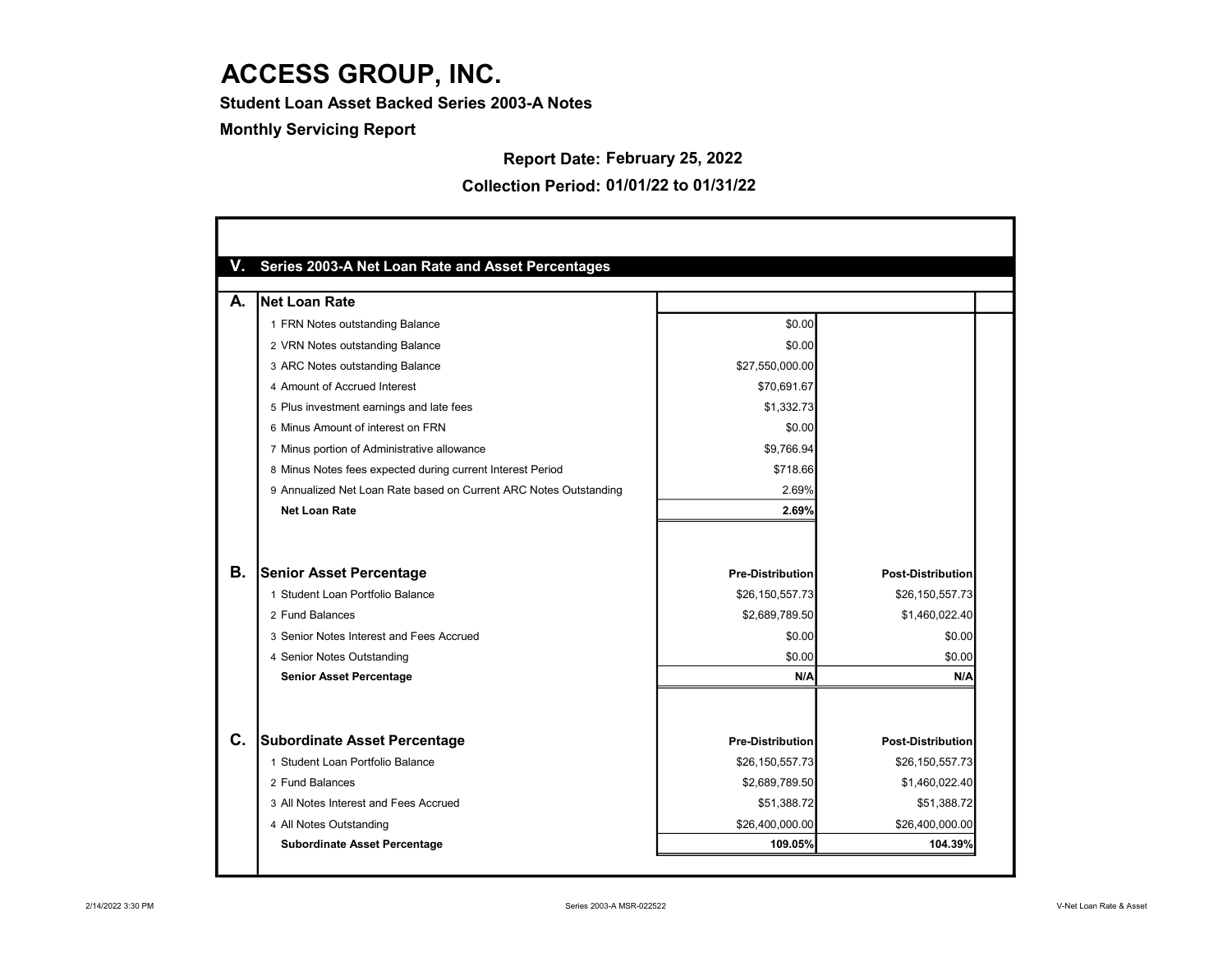Student Loan Asset Backed Series 2003-A Notes

## Monthly Servicing Report

## Report Date: February 25, 2022

|    |                                         | <b>Number</b> | <b>Dollar</b>   | $%$ of           |
|----|-----------------------------------------|---------------|-----------------|------------------|
|    |                                         | of Loans      | <b>Amount</b>   | <b>Portfolio</b> |
| А. | <b>Loan Type Distribution:</b>          |               |                 |                  |
|    | 1 Private Loans                         | 6,152         | \$26,045,177.97 | 100.00%          |
|    | 2 Total By Loan Type Distribution       | 6,152         | \$26,045,177.97 | 100.00%          |
|    |                                         |               |                 |                  |
| В. | <b>Borrower Status Distribution:</b>    |               |                 |                  |
|    | 1 In-School                             | 4             | \$37,280.01     | 0.14%            |
|    | 2 Grace                                 | 0             | \$0.00          | 0.00%            |
|    | 3 Deferment                             | $\mathbf{0}$  | \$0.00          | 0.00%            |
|    | 4 Forbearance                           | 14            | \$67,074.15     | 0.26%            |
|    | 5 Repayment                             | 6,127         | \$25,862,209.54 | 99.30%           |
|    | 6 Interim Charge-Offs                   | 7             | \$78,614.27     | 0.30%            |
|    | 7 Total By Borrower Status Distribution | 6,152         | \$26,045,177.97 | 100.00%          |
| C. | <b>School Type Distribution:</b>        |               |                 |                  |
|    | 1 Graduate                              | 6,125         | \$25,902,452.21 | 99.45%           |
|    | 2 Undergraduate                         | 27            | \$142,725.76    | 0.55%            |
|    | 3 Total By Loan Type Distribution       | 6,152         | \$26,045,177.97 | 100.00%          |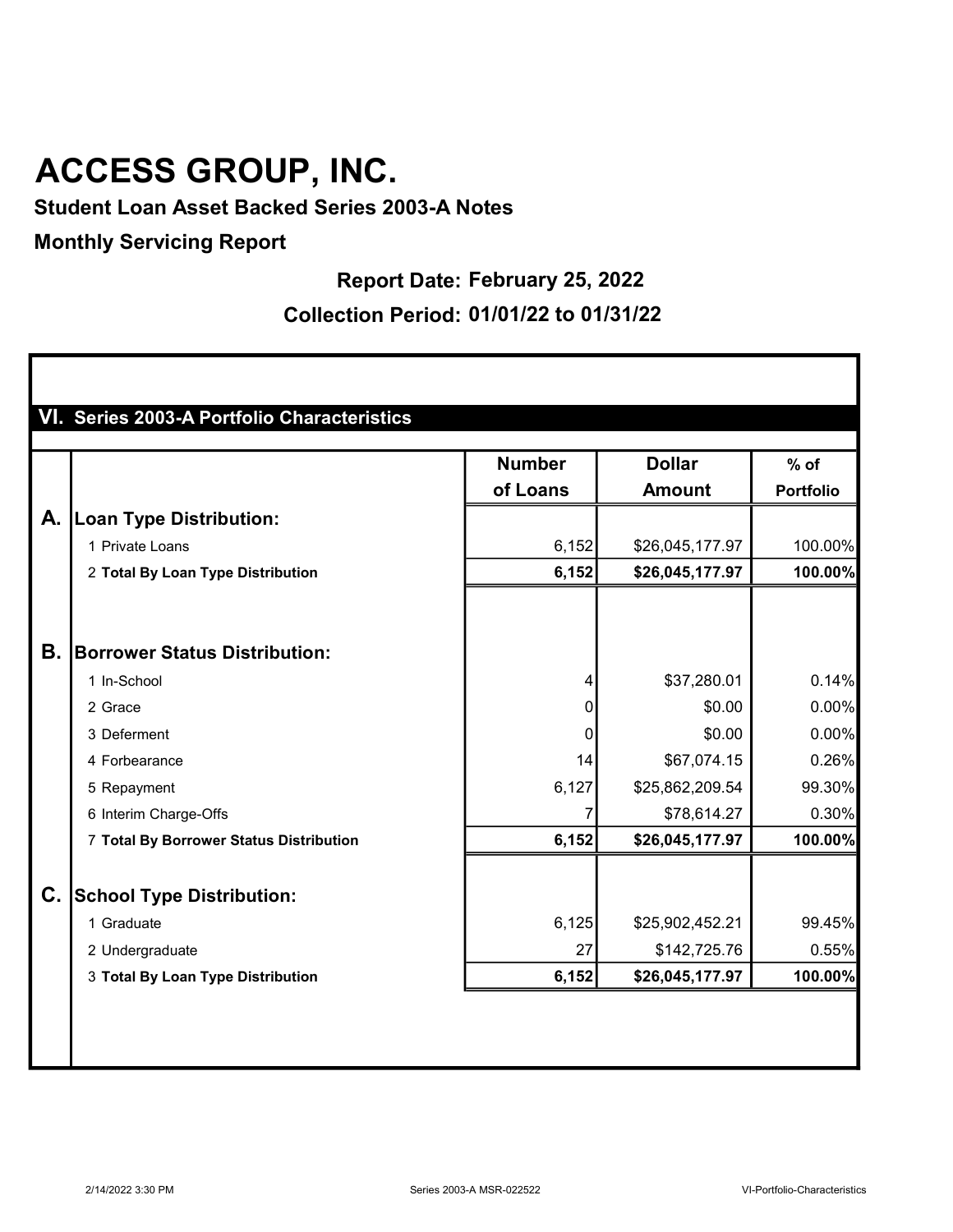Student Loan Asset Backed Series 2003-A Notes

Monthly Servicing Report

Report Date: February 25, 2022

|    | VII. Series 2003-A Notes<br><b>Portfolio Status By Loan Type</b> |              |                                   |                |  |  |  |  |
|----|------------------------------------------------------------------|--------------|-----------------------------------|----------------|--|--|--|--|
|    | <b>Status</b>                                                    | # of Loans   | Amount (\$)                       | Percentage (%) |  |  |  |  |
|    |                                                                  |              |                                   |                |  |  |  |  |
|    | <b>INTERIM:</b>                                                  |              | <b>Includes Accrued Int.</b>      |                |  |  |  |  |
| А. | In-School                                                        |              |                                   |                |  |  |  |  |
|    | Current                                                          | 4            | \$71,737.24                       | 0.27%          |  |  |  |  |
| Β. | Grace                                                            |              |                                   |                |  |  |  |  |
|    | Current                                                          | 0            | \$0.00                            | 0.00%          |  |  |  |  |
| C. | <b>TOTAL INTERIM</b>                                             | 4            | \$71,737.24                       | 0.27%          |  |  |  |  |
|    |                                                                  |              |                                   |                |  |  |  |  |
| D. | <b>REPAYMENT:</b>                                                |              |                                   |                |  |  |  |  |
|    | <b>Active</b><br>Current                                         |              |                                   | 89.78%         |  |  |  |  |
|    | 1-29 Days Delinquent                                             | 5,672<br>312 | \$23,477,108.76<br>\$1,476,775.03 | 5.65%          |  |  |  |  |
|    | 30-59 Days Delinquent                                            | 82           | \$517,972.91                      | 1.98%          |  |  |  |  |
|    | 60-89 Days Delinquent                                            | 19           | \$103,674.73                      | 0.40%          |  |  |  |  |
|    | 90-119 Days Delinquent                                           | 17           | \$160,277.43                      | 0.61%          |  |  |  |  |
|    | 120-149 Days Delinquent                                          | 12           | \$84,851.21                       | 0.32%          |  |  |  |  |
|    | 150-179 Days Delinquent                                          | 13           | \$107,739.49                      | 0.41%          |  |  |  |  |
|    | > 180 Days Delinquent                                            | 0            | \$0.00                            | 0.00%          |  |  |  |  |
| Ε. | Deferment:                                                       |              |                                   |                |  |  |  |  |
|    | Current                                                          | 0            | \$0.00                            | 0.00%          |  |  |  |  |
| F. | Forbearance:                                                     |              |                                   | 0.00%          |  |  |  |  |
|    | Current                                                          | 14           | \$69,005.01                       | 0.26%          |  |  |  |  |
| G. | Interim Charge-Offs                                              | 7            | \$81,415.92                       | 0.31%          |  |  |  |  |
| Н. | <b>TOTAL REPAYMENT</b>                                           | 6,148        | \$26,078,820.49                   | 99.73%         |  |  |  |  |
| I. | <b>TOTAL PORTFOLIO</b>                                           | 6,152        | \$26,150,557.73                   | 100.00%        |  |  |  |  |
|    |                                                                  |              |                                   |                |  |  |  |  |
|    |                                                                  |              |                                   |                |  |  |  |  |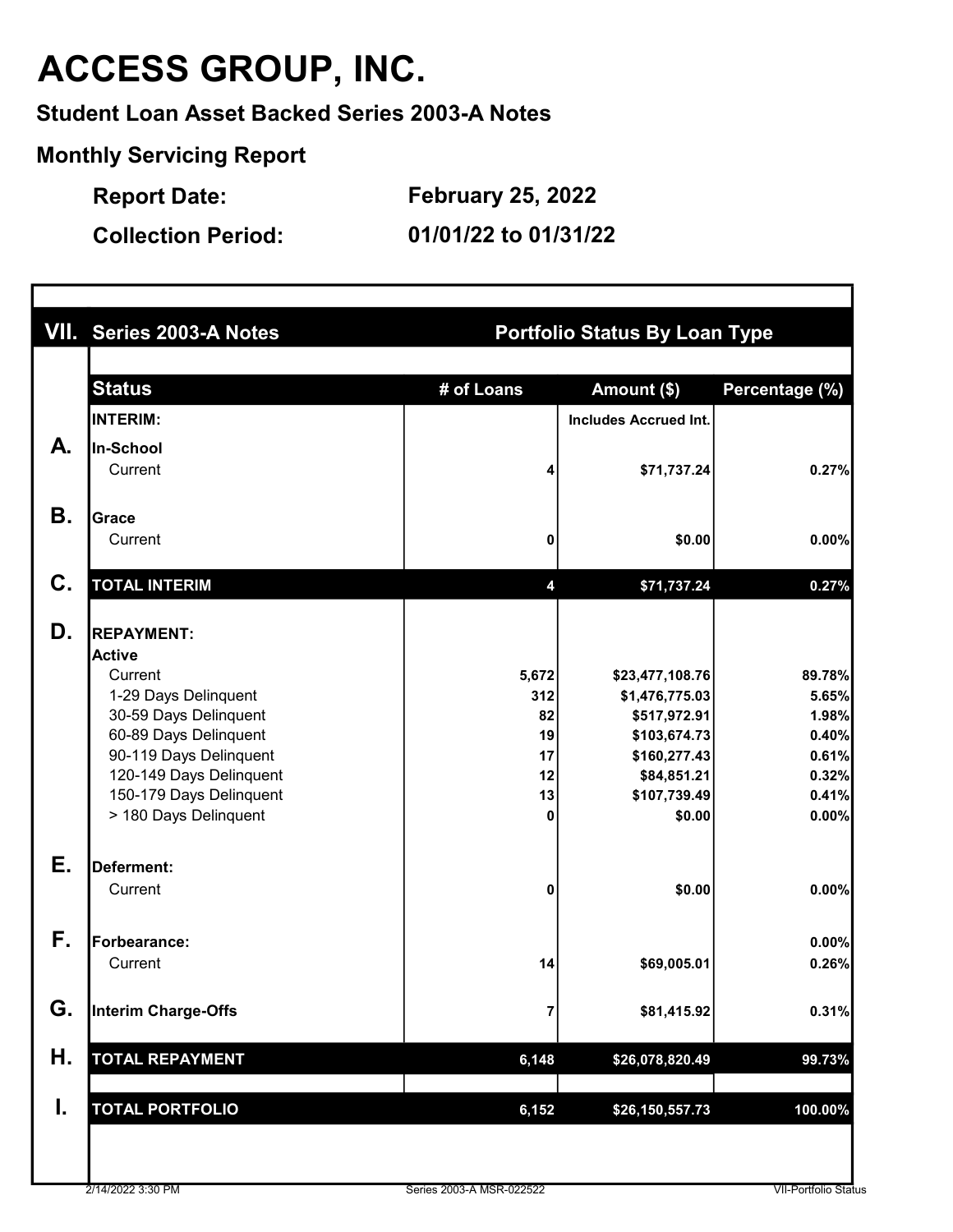## Student Loan Asset Backed Series 2003-A Notes

## Monthly Servicing Report

## Report Date: February 25, 2022

| VIII. Series 2003-A Portfolio Summary Report<br>1 ABS Notes Outstanding<br>1 Total Private Principal Outstanding Balance<br>2 Total Fund Accounts Balance | \$27,550,000<br>\$26,045,178 |
|-----------------------------------------------------------------------------------------------------------------------------------------------------------|------------------------------|
|                                                                                                                                                           |                              |
|                                                                                                                                                           |                              |
|                                                                                                                                                           | \$2,689,724                  |
| 3 Total Principal and Accrued Interest Balance                                                                                                            | \$26,150,558                 |
| 4 Number of Loans                                                                                                                                         | 6,152                        |
| 5 Number of Borrowers                                                                                                                                     | 5,618                        |
| 1 Borrower Payments- Principal                                                                                                                            | \$891,478                    |
| 2 Borrower Payments- Interest                                                                                                                             | \$85,817                     |
| 1 Necessary Funds Transfer to Meet Obligations                                                                                                            | \$0                          |
| 2 Administrative Allowance                                                                                                                                | \$22,470                     |
| 3 Cash Release to Access Group Inc                                                                                                                        | \$0                          |
| 1 Weighted Average Coupon (WAC)                                                                                                                           | 3.25%                        |
| 2 Weighted Average Remaining Maturity (WARM)                                                                                                              | 48                           |
| 1 Senior Notes Outstanding                                                                                                                                | \$0                          |
| 2 Subordinate Note Outstanding                                                                                                                            | \$27,550,000                 |
| 3 Senior Principal Distribution Amount                                                                                                                    | \$0                          |
| 4 Subordinate Principal Distribution Amount                                                                                                               | \$900,000                    |
| 5 Net Loan Rate                                                                                                                                           | 2.69%                        |
| 6 Senior Asset Percentage                                                                                                                                 | N/A                          |
| 7 Total Asset Percentage                                                                                                                                  | 109.05%                      |
|                                                                                                                                                           |                              |